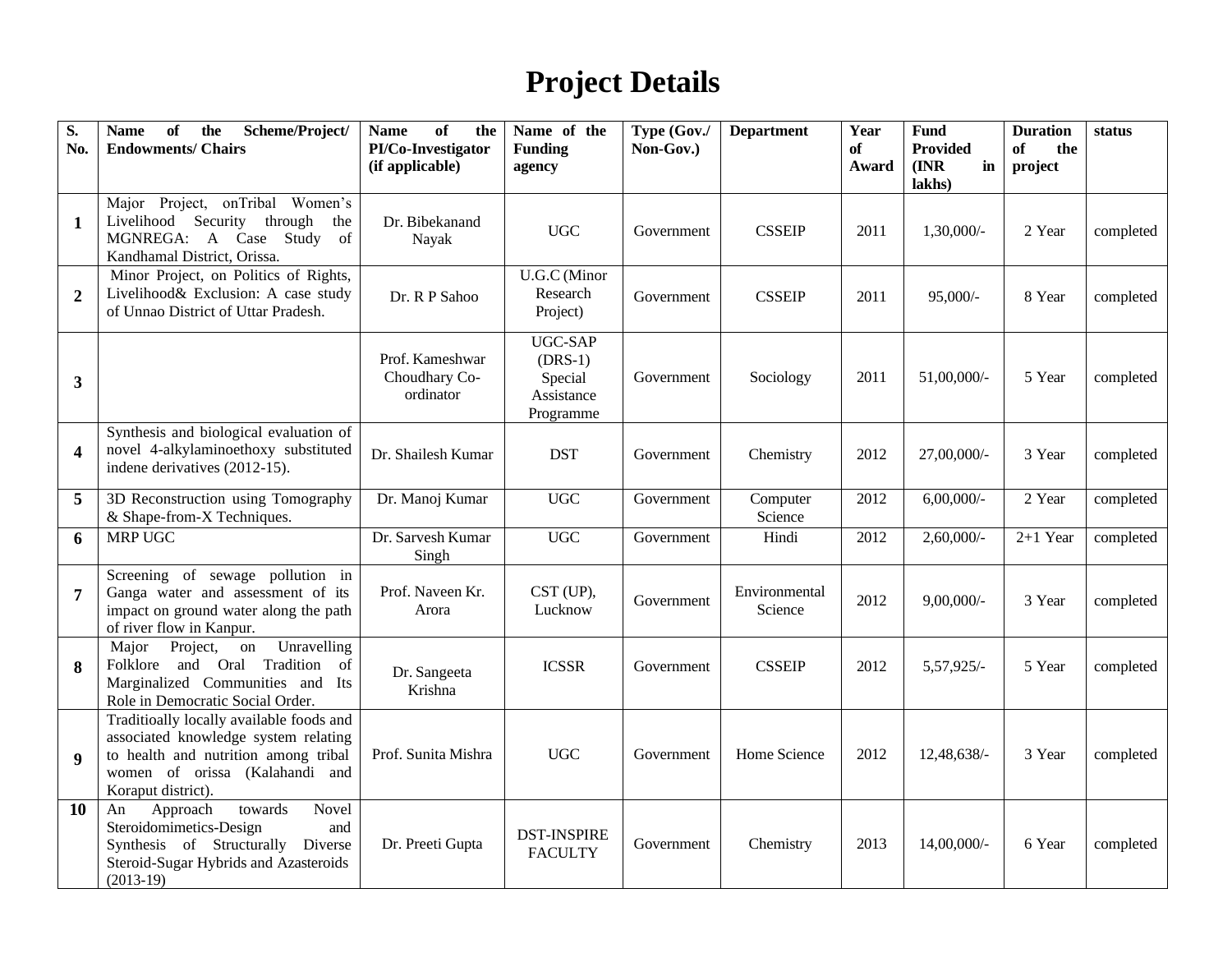| 11 | Isolation,<br>characterization<br>and<br>of<br>Pharmacological<br>screening<br>antidiabetic bioactive substances from<br>medicinal plants.                                                         | Dr. Sudipta Saha          | <b>UGC</b>                         | Government | Pharmaceutical<br>Sciences | 2013    | 9,79,408/-    | 4 Year<br>(2 Year<br>extension) | Completed |
|----|----------------------------------------------------------------------------------------------------------------------------------------------------------------------------------------------------|---------------------------|------------------------------------|------------|----------------------------|---------|---------------|---------------------------------|-----------|
| 12 | Molecular Property Diagonostic Suite<br>(MPDS): An SDD Chemoinformatics<br>Portal                                                                                                                  | Prof. Devesh Kumar        | CSIR, New Delhi                    | Government | Physics                    | 2013-14 | 5.00 Lakhs    | 2 Year                          | completed |
| 13 | Preparation and properties of Nanosized<br>spinal and Orthoferite Oxides and their<br>Relevance as Gas Sensor'                                                                                     | Prof. B. C. Yadav         | BRNS, DAE                          | Government | Physics                    | 2013    | 24.75 Lakhs   | 3 Year                          | completed |
| 14 | Calculation of reliable nuclear transition<br>matrix elements of neutrino less double Dr. Ramesh Chandra<br>beta decay                                                                             |                           | <b>SERB-DST</b>                    | Government | Physics                    | 2013    | 10.80 Lakhs   | 4 Year                          | completed |
| 15 | Major Project, on Status and Problems<br>of Primary Education of Muslim<br>Girls<br>Minority<br>and<br>Policy<br>Implications-A Study in<br>selected<br>Districts of Uttar Pradesh (UGC -<br>MRP). | Dr. Prasamita<br>Mohanty  | <b>UGC</b>                         | Government | <b>CSSEIP</b>              | 2013    | 7,47,600/-    | 05 Year                         | completed |
| 16 | Minor Project, on Influence of NRHM<br>on the Health Status of Scheduled<br>Caste and Scheduled Tribe women: A<br>Case Study in Odisha.                                                            | Dr. Bibekanand<br>Nayak   | <b>ICSSR</b>                       | Government | <b>CSSEIP</b>              | 2013    | 8,00,000/-    | 05 Year                         | completed |
| 17 | Standardization of low cost eco-<br>friendly drying and<br>dehydration<br>techniques for flowers, foliages and<br>underutilized horticultural produce.                                             | Dr. Sutanu Maji           | University<br>Grants<br>Commission | Government | Horticulture               | 2013    | $6,00,000/$ - | 2 Year                          | completed |
| 18 | Chiropteran diversity and conservation<br>in Uttar Pradesh.                                                                                                                                        | Dr. V. Elangovan          | <b>UPSBB</b>                       | Government | Zoology                    | 2013    | 5,62,800/-    | 3 Year                          | completed |
| 19 | Roost selection, roosting behaviour<br>and population dynamics of mouse -<br>tailed bats (Rhinopomatidae) in Uttar<br>Pradesh.                                                                     | Dr. V. Elangovan          | <b>UGC</b>                         | Government | Zoology                    | 2013    | 13,00,800/-   | 3 Year                          | completed |
| 20 | <b>DST-INSPIRE PROJECT.</b>                                                                                                                                                                        | Dr. Preeti Gupta          | <b>DST-INSPIRE</b>                 | Government | Chemistry                  | 2013    | 35,00,000/-   | 6 Year                          | completed |
| 21 | <b>Educational Status of Sheduled Castes</b><br>In Uttar Pradesh: Achievement and<br>Challenges.                                                                                                   | Prof. Sartik Bagh         | ICSSR, New<br>Delhi                | Government | Political<br>Science       | 2014    | 53,00,000/-   | 2 Year                          | completed |
| 22 | Synthesis and Characterization of Thin<br>Thick<br>Film<br>Opto-Electronic<br>and<br>Humidity Sensor Based on Metal Oxide<br>Nanocomposites                                                        | Prof. B. C. Yadav         | Indo-Russian,<br><b>DST</b>        | Government | Physics                    | 2014-17 | 26.845 Lakhs  | 3 Year                          | completed |
| 23 | Political participation and social<br>Inclusion: A case study of Boatman<br>Community of Bundelkhand region in<br>Uttar Pradesh.                                                                   | Prof. Ripu Sudan<br>Singh | ICSSR, New<br>Delhi                | Government | Political<br>Science       | 2014    | $6,00,000/$ - | 2 Year                          | completed |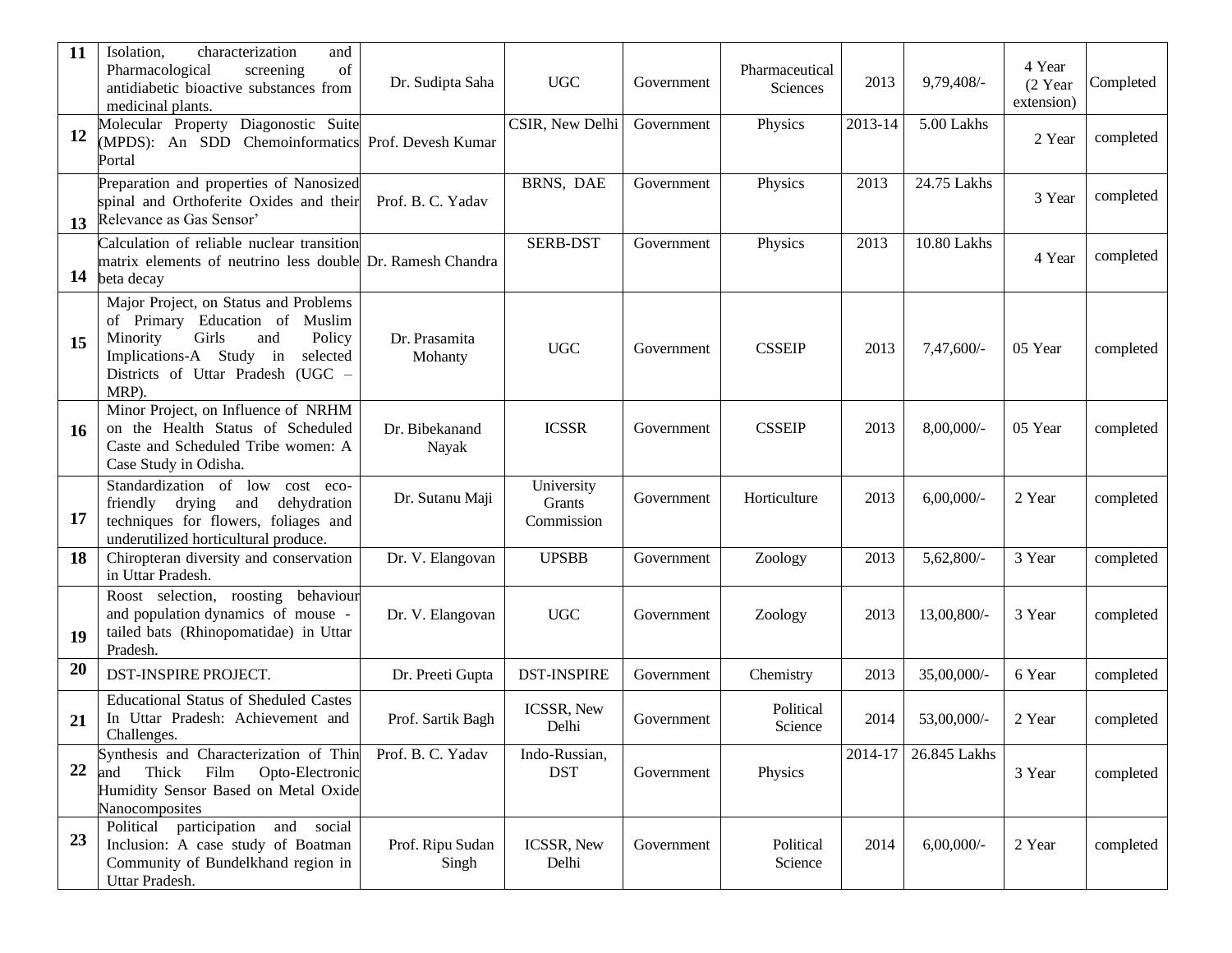| 24 | Collection,<br>evaluation<br>and<br>of<br>underutilized<br>conservation<br>vegetable of Uttar Pradesh.                                                                                                           | Prof. Sanjay Kumar                       | U.P. Council of<br>Agricultural<br>Research.                                     | Government         | Horticulture              | 2014 | 11,46,989/-   | 3 Year       | completed |
|----|------------------------------------------------------------------------------------------------------------------------------------------------------------------------------------------------------------------|------------------------------------------|----------------------------------------------------------------------------------|--------------------|---------------------------|------|---------------|--------------|-----------|
| 25 | Major Project                                                                                                                                                                                                    | Dr. Shashi Kumar                         | <b>Indian Council</b><br>of Social<br><b>Sciences</b><br>Research, New<br>Delhi. | Government         | Human Rights              | 2014 | $3,40,000/$ - | 19<br>months | completed |
| 26 | U.P. State Nutrition Report                                                                                                                                                                                      | Prof. Bibhuti<br><b>Bhushan Malik</b>    | <b>NACDOR</b>                                                                    | Non-<br>Government | Sociology                 | 2014 | $60,000/$ -   |              | completed |
| 27 | Mapping Religious Leaders and Faith<br>based Organizations In India.                                                                                                                                             | Prof. Bibhuti<br><b>Bhushan Malik</b>    | <b>UNICEF</b>                                                                    | Non-<br>Government | Sociology                 | 2014 | $55,000/-$    |              | completed |
| 28 | Ultrastructural<br>and<br>molecular<br>characterization of guanophilic fungi<br>of bats.                                                                                                                         | Dr.V.Elangovan                           | <b>DST</b>                                                                       | Government         | Zoology                   | 2014 | 12,00,000/-   | 02 Year      | completed |
| 29 | Field scale wetland treatment process.                                                                                                                                                                           | Prof. Ram Chandra                        | DST, New<br>Delhi                                                                | Government         | Microbiology              | 2014 | 52,70,000/-   | 5 Year       | completed |
| 30 | Role of protease activated receptors in<br>glioma migration and invasion.                                                                                                                                        | Dr. Anand Praksh                         | Department of<br>Biotechnology,<br>New Delhi                                     | Government         | Biotechnology             | 2015 | 25,79,800/-   | 3 Year       | completed |
| 31 | Role of miRNA(s) in Carica papaya<br>Leaf juice for accelerating blood<br>platelet count during dengue fever<br>(DH): An augment for Dangue<br>therapy.                                                          | Prof. Sangeeta<br>Saxena                 | <b>UPCST</b>                                                                     | Government         | Biotechnology             | 2015 | $9,00,000/$ - | 3 Year       | completed |
| 32 | Molecular<br>Mechanical<br>Ouantum<br>of<br>Drug-DNA<br>Mechanical<br>Studies<br>interactions                                                                                                                    | Prof. Devesh<br>Kumar                    | <b>DBT</b><br>(Bioinformatics<br>Division)                                       | Government         | Physics                   | 2015 | 41,99,600/-   | 2 Year       | completed |
| 33 | Managing Software Security Risk A<br>Design Metrics Perspective.                                                                                                                                                 | Prof. R A KHAN                           | <b>UGC</b>                                                                       | Government         | Information<br>Technology | 2015 | $9,65,000/-$  | 3 Year       | completed |
| 34 | An Analysis of Impact Ergonomics<br>Deficiencies<br>In<br>Computer<br>Workstations at government Offices of<br>Uttar Pradesh.                                                                                    | Dr. Dhirendra<br>Pandey                  | UP, CST                                                                          | Government         | Information<br>Technology | 2015 | 10,44,000/-   | 3 Year       | completed |
| 35 | the biofilm<br>formation<br>in<br>Study<br>bacterial community, detection of<br>quorum sensing molecules and their<br>gene expression during bioremediation<br>Of chlorolignin pollutant discharge<br>from pulp. | Prof. Ram Chandra/<br>Dr. Sangeeta Yadav | DBT, New<br>Delhi                                                                | Government         | Microbiology              | 2015 | 42,00,000/-   | 2 Year       | completed |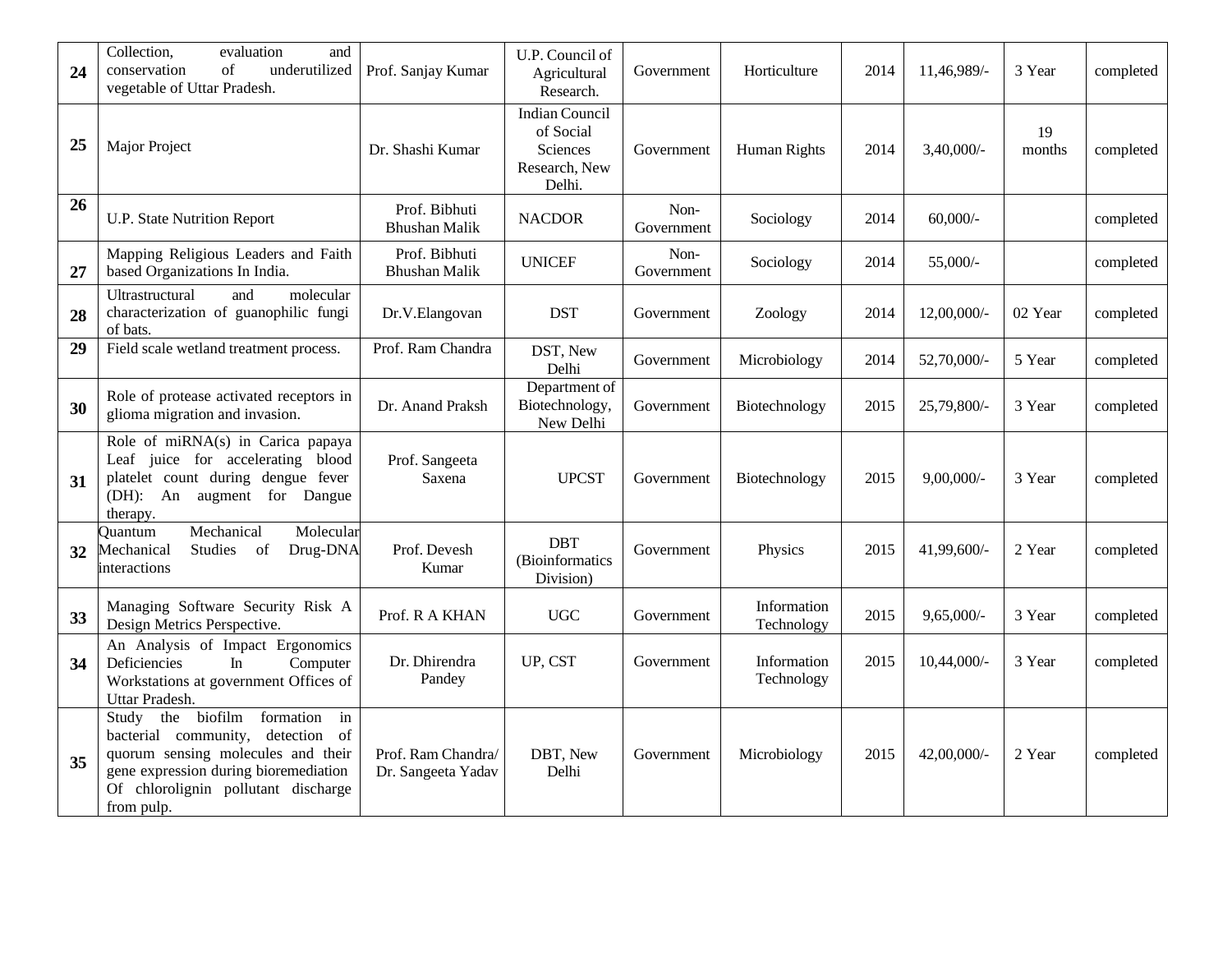| 36 | Genome wide screening of outer<br>membrane proteins in Mycobacterium<br>avium subsp. Paratuberculosis (MAP)<br>K-10: a repertoire of candidate<br>immunogens for translation medicine.              | Dr. Yusuf Akhter                                              | <b>SERB</b> (Science<br>and<br>Engineering<br>Research<br>Board) | Government    | Biotechnology                           | 2015 | $26,00,000/$ - | 3 Year  | completed |
|----|-----------------------------------------------------------------------------------------------------------------------------------------------------------------------------------------------------|---------------------------------------------------------------|------------------------------------------------------------------|---------------|-----------------------------------------|------|----------------|---------|-----------|
| 37 | Risk Assessment of Self-Reported<br>Electromagnetic Hypersentivity (EHS)<br>in Young Generation Exposed to EMR<br>Mobile<br>from<br>Communication<br>Technology.                                    | Dr. Neeraj Kumar                                              | <b>Uttar Pradesh</b><br>Council of<br>Science &<br>Technology    | Government    | Satellite<br>Campus                     | 2015 | $10,44,000/-$  | 3 Year  | completed |
| 38 | Genome wide identification of metal<br>binding proteins in bread wheat.                                                                                                                             | Dr. Yusuf Akhter<br>(PI)                                      | DBT (Govt. of<br>India)                                          | Government    | Biotechnology                           | 2016 | 23,84,600/-    | 3 Year  | completed |
| 39 | <b>SERB</b><br>(YSS/2015/000838)-Young<br>Scientist.                                                                                                                                                | Dr. JawaharLal                                                | <b>SERB</b>                                                      | Government    | Applied<br>Chemistry                    | 2016 | 27,50,000/-    | 3 Year  | completed |
| 40 | Major Project                                                                                                                                                                                       | Prof. Sanatan<br>Nayak                                        | ICSSR, New<br>Delhi                                              | Government    | Economics                               | 2016 | 8,00,000/-     | 3 Year  | completed |
| 41 | <b>Major Project</b>                                                                                                                                                                                | Dr. Surendra Meher                                            | ICSSR, New<br>Delhi                                              | Government    | Economics                               | 2016 | 8,00,000/-     | 3 Year  | completed |
| 42 | Nutrient use efficiency in wheat on<br>application of conventional chemical<br>fertilizers, bio-fertilizers and organic<br>matrix entrapped granular fertilizers at<br>different irrigation levels. | Professor Rana<br>Pratap Singh                                | UGC, New<br>Delhi,                                               | Government    | Environmental<br>Science                | 2016 | 15,50,000/-    | 02 Year | completed |
| 43 | Real estate Sector rural migration: A<br>Study of Lucknow.                                                                                                                                          | Prof. S.K. Pandey                                             | Stockholm<br>University,<br>Sweedan                              | International | Political<br>Science                    | 2016 | $5,00,000/$ -  | 3 Year  | completed |
| 44 | <b>UGC</b> Start-up Grant                                                                                                                                                                           | Dr Rahul Varshney                                             | <b>UGC</b>                                                       | Government    | <b>Statistics</b>                       | 2016 | $6,00,000/$ -  | 2 Year  | completed |
| 45 | Management of Mulberry Diseases<br>through Endophytes.                                                                                                                                              | Dr.Venkatesh<br>Kumar R.                                      | <b>DST-SERB</b>                                                  | Government    | Zoology                                 | 2016 | 23,28,000/-    | 04 Year | completed |
| 46 | Straight Regio<br>Novel and<br>and<br>of<br>Constructions<br>Stereoselective<br>Unprotected (NH/N-alkyl) Vinyl and<br>Aziridines<br>Alkynyl<br>From<br>Dienes/Enynes" (2016-19).                    | Dr. Jawahar Lal Jat                                           | <b>SERB</b>                                                      | Government    | Chemistry                               | 2016 | 26,16,000/     | 3 Year  | completed |
| 47 | <b>NMEICT</b>                                                                                                                                                                                       | Prof. Govind Ji<br>Pandey Co-PI                               | CEC                                                              | Government    | Mass<br>Communication<br>and Journalism | 2016 | 16,57,800/-    | 1 Year  | completed |
| 48 | Identification and functional analysis<br>of antiapoptotic HCMV miRNAs.                                                                                                                             | Dr. G. Sunil Babu<br>(P.I) Prof. Sangeeta<br>Saxena (Co-P.I.) | <b>DBT</b> (Ministry<br>of Science &<br>Technology)              | Government    | Biotechnology                           | 2017 | 74,88,200/-    | 3 Year  | completed |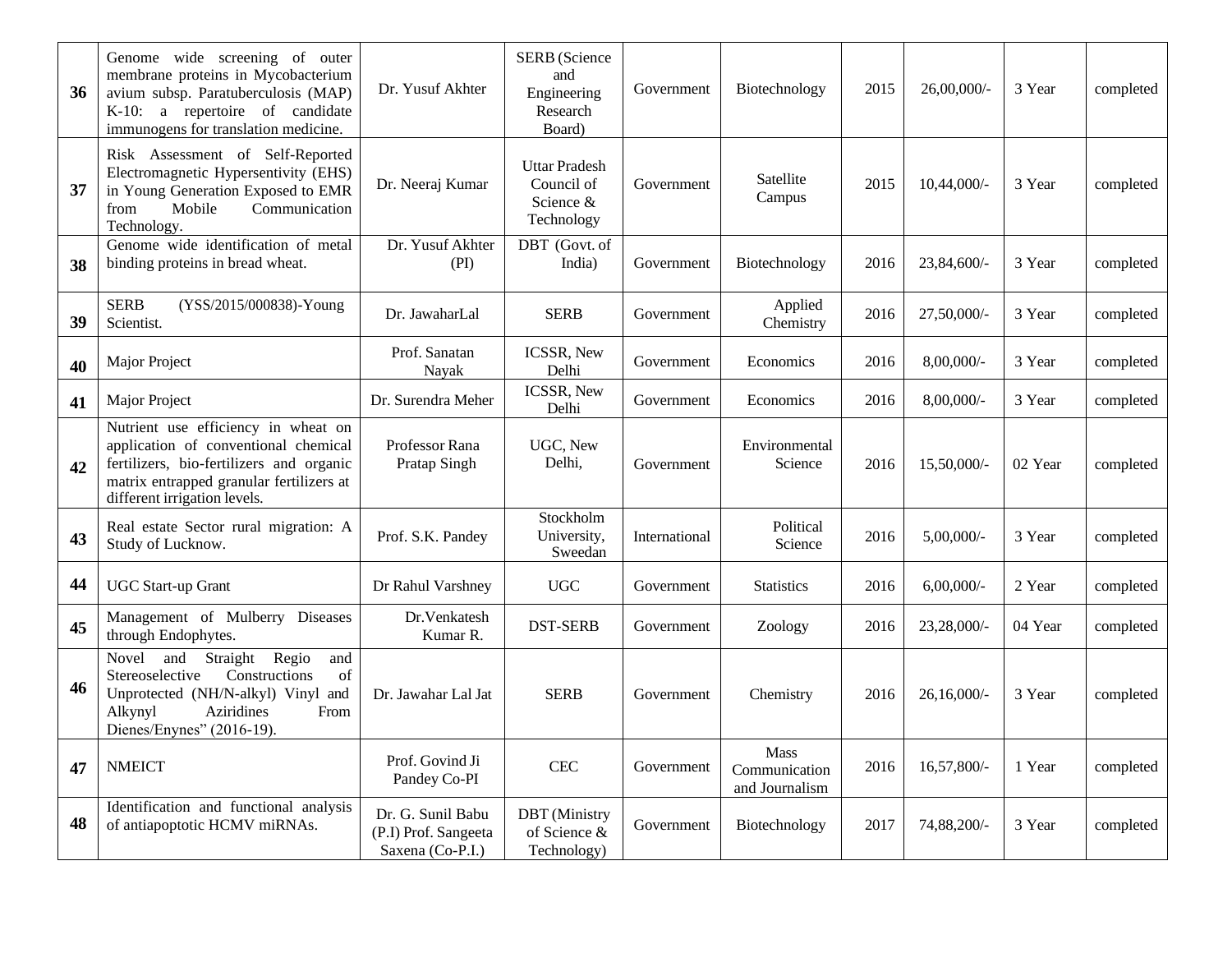| 49 | Identification of<br>membrane<br>outer<br>proteins in Mycobacterium leprae and<br>subsequent selection and analysis of<br>epitopes to target immunogenic<br>candidate proteins.                      | Dr. Yusuf Akhter<br>(PI)                             | ICMR (Govt. of<br>India)                                      | Government | Biotechnology              | 2017 | 49,28,000/-    | 3 Year | completed |
|----|------------------------------------------------------------------------------------------------------------------------------------------------------------------------------------------------------|------------------------------------------------------|---------------------------------------------------------------|------------|----------------------------|------|----------------|--------|-----------|
| 50 | BSR Start up grant (F.30-382/2017)                                                                                                                                                                   | Dr. JawaharLal                                       | <b>UGC</b>                                                    | Government | Applied<br>Chemistry       | 2017 | 10,00,000/-    | 2 Year | Completed |
| 51 | Development and characterization of<br>inositol<br>of<br>hexaphosphate<br>nanoparticals<br>for<br>targeted drug<br>delivery to colon for deterrance of<br>preneoplastic damage and cancer<br>therapy | Prof Shubhini A.<br>Saraf-PI & Dr. KP<br>Gupta-Co-PI | <b>ICMR</b>                                                   | Government | Pharmaceutical<br>Sciences | 2017 | 25,00,000/-    | 3 Year | completed |
| 52 | Design and Evaluation of periodic<br>structure for electromagnetic devices                                                                                                                           | Dr. Khem B. Thapa                                    | BSR-UGC,<br>New Delhi                                         | Government | Physics                    | 2017 | $10,00,000/$ - | 2 Year | completed |
| 53 | Early career research award, SERB-<br>DST.                                                                                                                                                           | Dr. Jiwan Singh                                      | SERB-DST,<br>New Deldi                                        | Government | Environmental<br>Science   | 2017 | 11,87,230/-    | 3 Year | completed |
| 54 | UGC-BSR research startup grant.                                                                                                                                                                      | Dr. Jiwan Singh                                      | UGC, New<br>Deldi                                             | Government | Environmental<br>Science   | 2017 | 9,31,668/-     | 3 Year | completed |
| 55 | Optimization---plant Treatment.                                                                                                                                                                      | Prof. Ram Chandra                                    | DBT, New<br>Delhi                                             | Government | Microbiology               | 2017 | 45,02,000/-    | 3 Year | completed |
| 56 | -benzoxazolones<br>Acetamido<br>as a<br>specific marker for translocator protein<br>TD/16-17/INM-321, (2017-21).                                                                                     | Dr Anjani Kumar<br>Tiwari                            | <b>DRDO</b>                                                   | Government | Chemistry                  | 2017 | 42,00,000/-    | 4 Year | ongoing   |
| 57 | Synthetic Transformation of NH/N-<br>alkyl Aziridine: A novel approach to<br>Functionalized N-Containing value<br>added compounds. (2017-19).                                                        | Dr. Jawahar Lal Jat                                  | <b>UGC</b>                                                    | Government | Chemistry                  | 2017 | 8,00,000/-     | 2 Year | completed |
| 58 | Synthesis of low cost materials for the<br>removal of arsenic and fluoride from<br>the ground water and wastewater.                                                                                  | Dr. Jiwan Singh                                      | DST, SERB<br>(Early research<br>carrier award)                | Government | Environmental<br>Science   | 2017 | 12,82, 413/-   | 3 Year | ongoing   |
| 59 | Investigational analysis of thermal<br>springs for novel thermophilic enzyme<br>of biotechnological importance using<br>metagenomics approach.                                                       | Dr. Monica Sharma<br>(P.I)                           | CST-UP/8275                                                   | Government | Biotechnology              | 2018 | $6,80,000/$ -  | 3 Year | ongoing   |
| 60 | Investigation(s) of HCMV miRNAs<br>role on Cellular Autophagy.                                                                                                                                       | Dr. G. Sunil Babu<br>(P.I)                           | <b>DST-SERB</b><br>(Department of<br>Science &<br>Technology) | Government | Biotechnology              | 2018 | 46,56,000/-    | 3 Year | completed |
| 61 | Purification<br>Extraction,<br>and<br>Formulation of $\omega$ -3 PUFAs Dosage<br>Form Derived from Plant Sources as a<br>Health Supplement: A Replacement<br>Strategy for Marine Based PUFAs.        | Dr. Gaurav<br>Kaithwas                               | <b>SERB</b>                                                   | Government | Pharmaceutical<br>Sciences | 2018 | $46,14,000/$ - | 3 Year | ongoing   |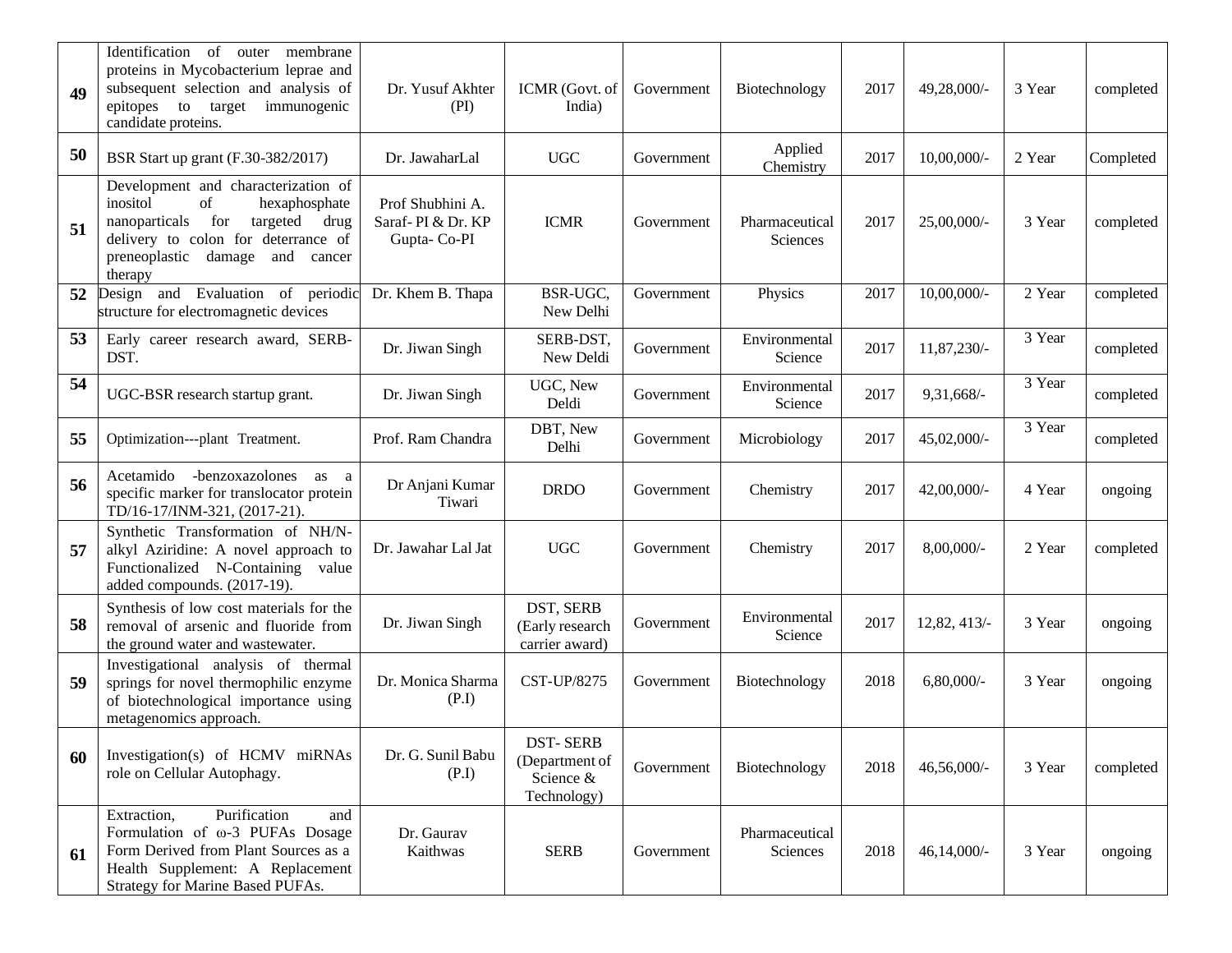| 62 | Prolylhydroxylase2(PHD2)mediated<br>stabilization of HIF-1 $\alpha$ to regulate<br>glycolysis and fatty acid synthesis in<br>mammary gland chemoprevention.                                       | Dr. Gaurav<br>Kaithwas      | <b>SERB</b>                                                          | Government | Pharmaceutical<br>Sciences              | 2018 | 28,00,000/-    | 3 Year       | ongoing   |
|----|---------------------------------------------------------------------------------------------------------------------------------------------------------------------------------------------------|-----------------------------|----------------------------------------------------------------------|------------|-----------------------------------------|------|----------------|--------------|-----------|
| 63 | Formulation of $\omega$ -3 PUFA's dosage-<br>form derived from natural sources as a<br>health<br>supplement: A replacement<br>strategy for marine based PUFA's.                                   | Dr. Gaurav<br>Kaithwas      | <b>MOFPI</b>                                                         | Government | Pharmaceutical<br><b>Sciences</b>       | 2018 | 42,47,600/-    | 3 Year       | ongoing   |
| 64 | Design and development of speckle<br>framework<br>for<br>reduction<br>land<br><b>SAR</b><br>monitoring<br>agricultural<br>in<br>images.                                                           | Dr. Raj Shree               | UP, CST                                                              | Government | Information<br>Technology               | 2018 | 7,20,000/-     | 3 Year       | ongoing   |
| 65 | "Poverty, Food Security and Social<br>Sustainable<br>Development:<br>$\mathbf{A}$<br>Participatory<br>Rural Communication<br>Approach."                                                           | Dr. Mahendra K.<br>Padhy PI | <b>Indian Council</b><br>of Social<br>Science<br>Research<br>(ICSSR) | Government | Mass<br>Communication<br>and Journalism | 2018 | $3,00,000/$ -  | 1 Year       | completed |
| 66 | <b>UGC Startup Grant</b>                                                                                                                                                                          | Dr. Maitri Verma            | UGC-BSR                                                              | Government | Mathematics                             | 2018 | 10,00,000/-    | 2 Year       | ongoing   |
| 67 | <b>UGC Startup Grant</b>                                                                                                                                                                          | Dr. Mukesh Kumar<br>Awasthi | <b>UGC-BSR</b>                                                       | Government | Mathematics                             | 2018 | 10,00,000/-    | 2 Year       | ongoing   |
| 68 | Foraging Behaviour and ecological<br>implications of insectivorous bats.                                                                                                                          | Dr.V.Elangovan              | <b>DST</b>                                                           | Government | Zoology                                 | 2018 | 46,69,000/-    | 3 Year       | ongoing   |
| 69 | Studies on Forewarning of Mulberry<br>and Non- Mulberry pests through<br>Foldscope.                                                                                                               | Dr.Venkatesh<br>Kumar R.    | <b>DBT</b>                                                           | Government | Zoology                                 | 2018 | 8,00,000/-     | 18<br>Months | completed |
| 70 | Ramalingaswamy re-entry.                                                                                                                                                                          | Dr. Pankaj Kumar<br>Arora   | DBT, New<br>Delhi                                                    | Government | Microbiology                            | 2018 | 88,00,000/-    | 5 Year       | ongoing   |
| 71 | Development and<br>demonstration----<br>river pollution.                                                                                                                                          | Prof. Ram Chandra           | DBT. New<br>Delhi                                                    | Government | Microbiology                            | 2018 | 72,00,594/-    | 3 Year       | ongoing   |
| 72 | Development of some bioremediation<br>technologies for bioremediation of<br>heavy metals and studies of bacterial<br>biodiversity for industrial application.                                     | Dr. Pankaj Kumar<br>Arora   | UGC-BSR<br>Grant                                                     | Government | Microbiology                            | 2018 | $10,00,000/$ - | 2 Year       | ongoing   |
| 73 | microbiome<br>the<br>Exploring<br>of<br>smokeless<br>tobacco<br>using<br>metagenomic approaches.                                                                                                  | Dr. Digvijay Verma          | UGC-BSR<br>Grant                                                     | Government | Microbiology                            | 2018 | $10,00,000/$ - | 2 Year       | ongoing   |
| 74 | Development and optimization of a<br>bacterial process for the degradation<br>detoxification of recalcitrant<br>and<br>(ROPs) from<br>organic pollutants<br>tannery wastewater for environmental. | Dr. R.N. Bhargava           | DST, New<br>Delhi                                                    | Government | Microbiology                            | 2018 | 46,00,932/-    | 3 Year       | ongoing   |
| 75 | CST Up Research Project                                                                                                                                                                           | Dr Subhash Kumar<br>Yadav   | <b>CST Uttar</b><br>Pradesh                                          | Government | <b>Statistics</b>                       | 2018 | 5,80,000/-     | 2 Year       | completed |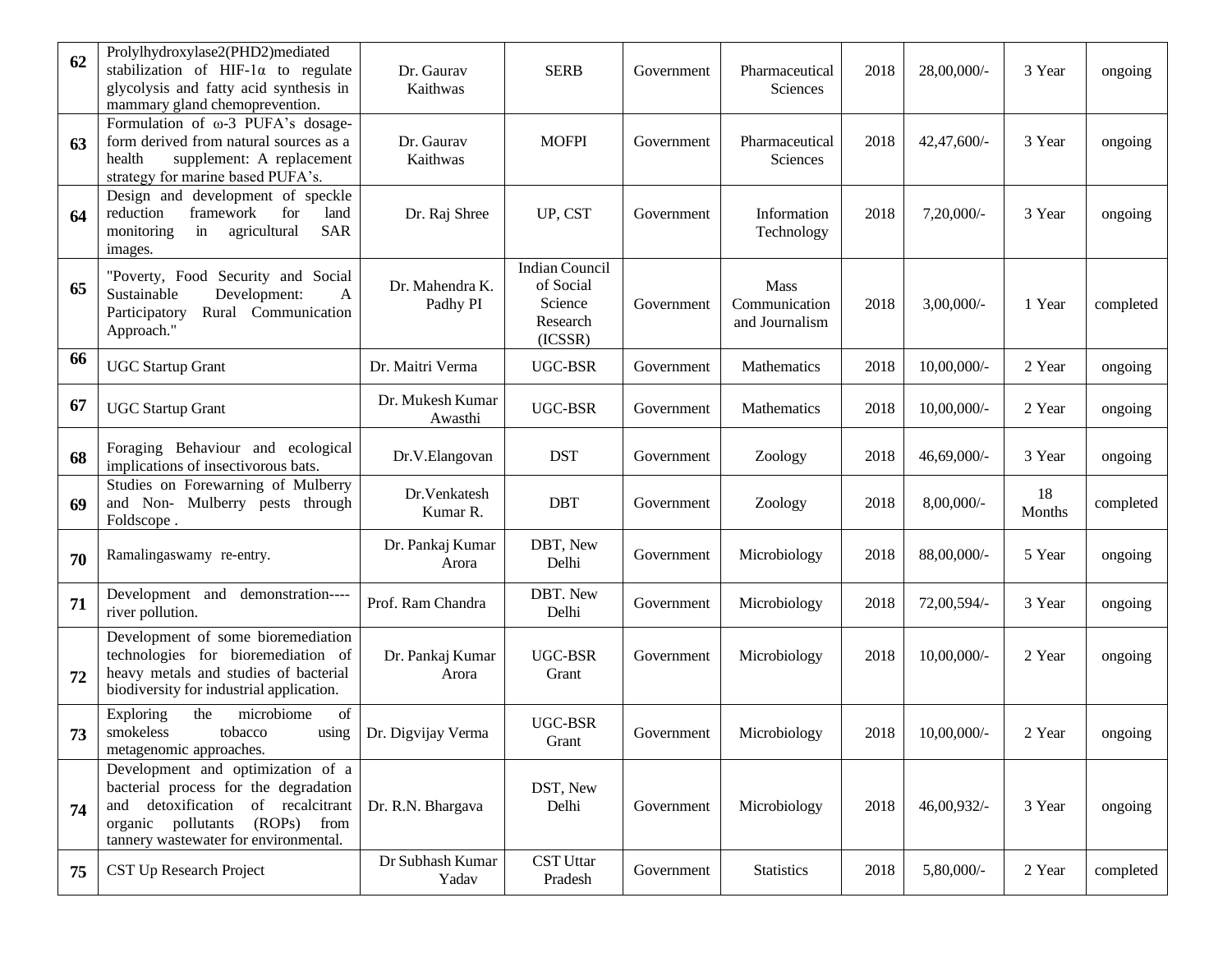| 76 | "Enhancement of immunity<br>and<br>nutritional value of fresh water fish<br>Heteropneustes fossilis (Bloch, 1794)<br>arylvinylpyrimidine<br>novel<br>by<br>derivatives."                                                      | Dr. Abha Mishra-PI<br>Dr. Jyoti Pandey-<br>$Co-PI$ | <b>DBT</b>                                                                                                     | Government | Zoology &<br>Chemistry                       | 2018     | 55,20,451/-    | 2 Year  | ongoing   |
|----|-------------------------------------------------------------------------------------------------------------------------------------------------------------------------------------------------------------------------------|----------------------------------------------------|----------------------------------------------------------------------------------------------------------------|------------|----------------------------------------------|----------|----------------|---------|-----------|
| 77 | Speaker's Research Intiative, Lok<br>Fellowship<br>Research<br>Sabha<br>on<br>Parliamentary Themes; "MPs and<br>Contemporary Foreign Policy Issues:<br>Anlysis<br>Parliamentary<br>An<br>of<br>Proceedings."                  | Dr.Preety<br>Choudhari                             | Lok Sabha<br>Secretariat                                                                                       | Government | Political<br>Science                         | 2018     | 10,50,000/-    | 2 Year  | ongoing   |
| 78 | Poverty food Securities SD                                                                                                                                                                                                    | Dr M.K Padhya                                      | <b>ICSSR</b>                                                                                                   | Government | <b>Mass</b><br>Communication<br>& Journalism | 2018     | 3,00,000/-     | 1 Year  | completed |
| 79 | Characterization of the recalcitrant<br>pollutants<br>(ROPs)<br>organic<br>and<br>bacterial communities in tannery<br>wastewater (TWW) after secondary<br>treatment process and it's toxicological<br>effects in environment. | Dr. Ram Naresh<br>Bharagava                        | Department of<br>Science and<br>Technology<br>(DST), New<br>Delhi                                              | Government | Microbiology                                 | 2018     | 50,00,000/-    | 3 Year  | completed |
| 80 | Foraging behaviour and Ecological<br>implication of insectivorous bats                                                                                                                                                        | Prof. V. Elangovan                                 | SERB-DST,<br>India                                                                                             | Government | DoZ                                          | 27/02/20 | 46,69,000/-    | 3 Years | Completed |
| 81 | Investigation(s) on HCMV miRNAs<br>role in Human antiviral mechanisms<br>such as apoptosis and autophagy<br>(Fellowship Project).                                                                                             | Dr. G. Sunil Babu<br>(P.I)                         | <b>BMS</b> Division<br>(ICMR) Dept.<br>of Health<br>Research<br>(Ministry of<br>Health &<br>Family<br>Welfare) | Government | Biotechnology                                | 2019     | 12,09,600/-    | 3 Year  | ongoing   |
| 82 | Hepatoprotective<br>vitro<br>and<br>In<br>activity and in<br>vivo<br>anticancer<br>Pharmacokinetics studies of Betulinic<br>acid nanoparticles.                                                                               | Dr. Sudipta Saha                                   | SERB-DST,<br>India                                                                                             | Government | Pharmaceutical<br><b>Sciences</b>            | 2019     | 23,00,000/-    | 3 Year  | Closed    |
| 83 | T-cell antigen of Mycobacterium<br>tuberculosis<br>as<br>novel<br>target/biomarker<br>for<br>diagnostic/therapeutics and in vaccine<br>development.                                                                           | Dr. Harish Chandra                                 | <b>UGC-BSR</b><br>Grant                                                                                        | Government | Microbiology                                 | 2019     | 10,00,000/-    | 2 Year  | ongoing   |
| 84 | Zoonotic induced alterations in histo-<br>chemical correlates, oxidative stress<br>and ecological dynamics of certain<br>riverine fishes.                                                                                     | Dr. Neeshma<br>Jaiswal                             | <b>UGC</b>                                                                                                     | Government | Zoology                                      | 2019     | $10,00,000/$ - | 2 Year  | ongoing   |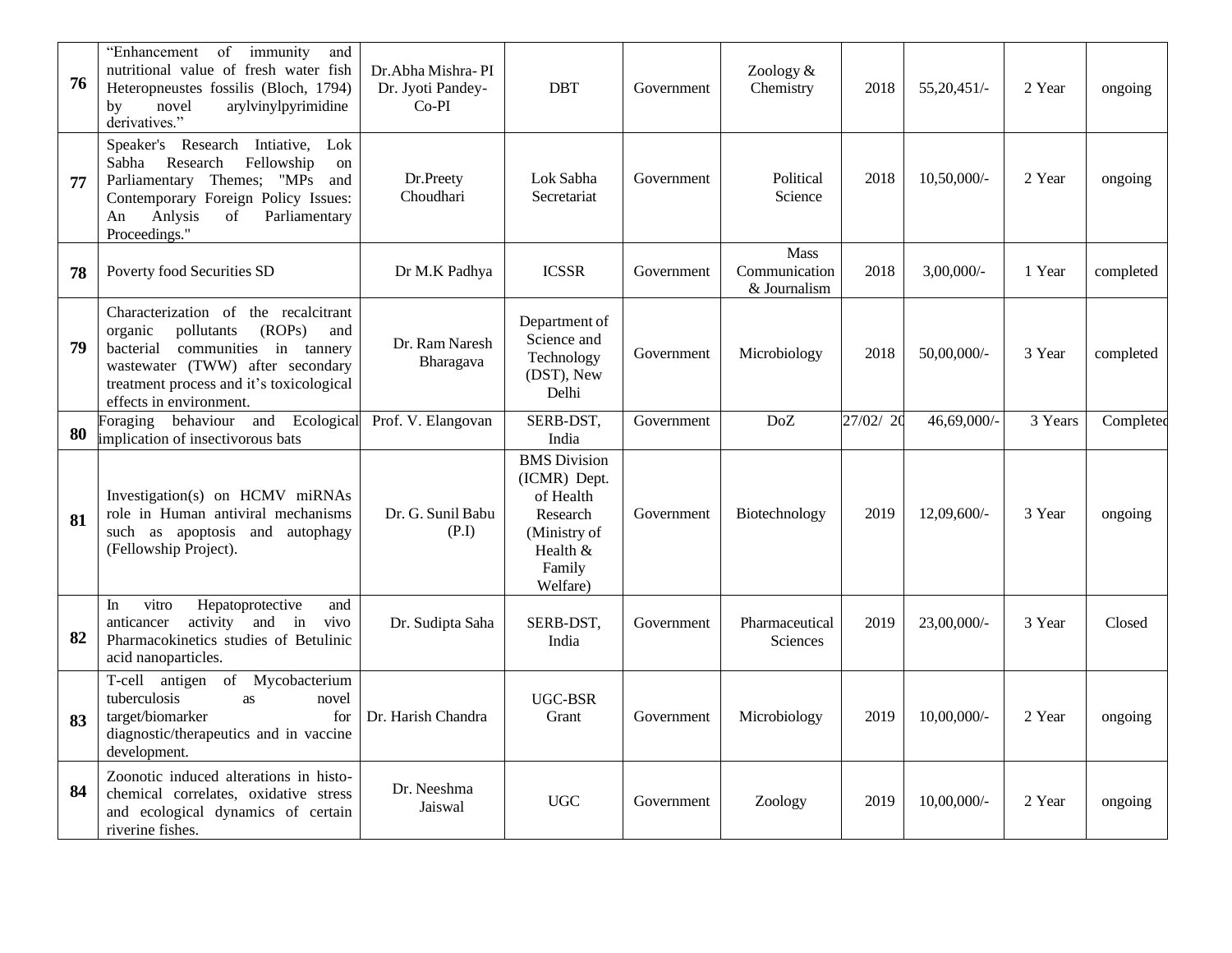| 85 | Diagnosis of neuromuscular disorder<br>using Deep learning Architecture.                                                                                                            | Dr. Babita Pandey         | University<br>Grants<br>Commission,<br>New Delhi | Government | Computer<br>Science &<br>Information<br>Technology | 2019 | 8,00,000/-     | 2 Year | completed |
|----|-------------------------------------------------------------------------------------------------------------------------------------------------------------------------------------|---------------------------|--------------------------------------------------|------------|----------------------------------------------------|------|----------------|--------|-----------|
| 86 | direct and<br>indirect<br>Deciphering<br>interactions of RNAIII of the Agr<br>sensing<br>quorum<br>system<br>in<br>Staphylococcus aureus                                            | Dr. Ravi Kumar<br>Gupta   | <b>UGC-BSR</b><br>Grant                          | Government | Microbiology                                       | 2019 | $10,00,000/$ - | 2 Year | ongoing   |
| 87 | UP CST grant for IPR (2019-20).                                                                                                                                                     | Dr Anjani Kumar<br>Tiwari | <b>UP CST</b>                                    | Government | Chemistry                                          | 2019 | $80,000/$ -    | 1 Year | completed |
| 88 | Luminescent nanoprobe for molecular<br>recognition of the translocator protein<br>(TSPO)<br>BT/PR29449/NNT/28/1572/2018<br>$(2019-21).$                                             | Dr Anjani Kumar<br>Tiwari | <b>DBT</b>                                       | Government | Chemistry                                          | 2019 | 70,24,000/-    | 2 Year | ongoing   |
| 89 | Grantentitled Mechanistic study of<br>skeletal muscle loss in diabetic rat:<br>Pharmacological/Nutraceutical<br>Intervention(s).                                                    | Dr. Sapana<br>Kushwaha    | UGC Start up<br>Grant                            | Government | Pharmaceutical<br>Sciences                         | 2019 | $10,00,000/$ - | 3 Year | ongoing   |
| 90 | Development of novel nano materials<br>from waste materials<br>and<br>their<br>applications for removal of inorganic<br>and organic pollutants from the water<br>and wastewater.    | Dr. Jiwan Singh           | UGC start up<br>Grant                            | Government | Environmental<br>Science                           | 2019 | $10,00,000/$ - | 3 Year | ongoing   |
| 91 | Design and Development of Software<br>Security-Durability Mechanism<br>to<br>make Digital India Initiative more<br>Secure.                                                          | Dr. Alka                  | CST, UP                                          | Government | Information<br>Technology                          | 2019 | 7,80,000/-     | 2 Year | ongoing   |
| 92 | biomaterial<br>Silk protein -<br>based<br>scaffold<br>nanofibrous<br>containing<br>deferoxamine and ferulic acid for rapid<br>healing of diabetic foot ulcer.                       | Dr. PS Rajinikanth        | <b>SERB</b>                                      | Government | Pharmaceutical<br>Sciences                         | 2019 | 29,12,800/-    | 3 Year | ongoing   |
| 93 | Trastuzumab and iRGD decorated dual<br>for targeted<br>targeted<br>liposomes<br>delivery of Lycorine and Gefitinib for<br>HER2 Positive Breast Cancer and its<br>Brain Metastasis". | Dr. PS Rajinikanth        | <b>SERB</b>                                      | Government | Pharmaceutical<br>Sciences                         | 2019 | 51,15,240/-    | 3 Year | ongoing   |
| 94 | Identifying the potential role of<br>Angiotensin Receptor Blockers in<br>sarcopenia of aging and disuse muscle<br>atrophy.                                                          | Dr. Sapana<br>Kushwaha    | <b>SERB</b>                                      | Government | Pharmaceutical<br>Sciences                         | 2019 | 30,20,402/     | 2 Year | ongoing   |
| 95 | Mechanistic study of skeletal muscle<br>loss in diabetic rat: Pharmacological<br>/Nutraceutical Intervention(s).                                                                    | Dr. Sapana<br>Kushwaha    | <b>UGC</b>                                       | Government | Pharmaceutical<br>Sciences                         | 2019 | $10,00,000/$ - | 2 Year | ongoing   |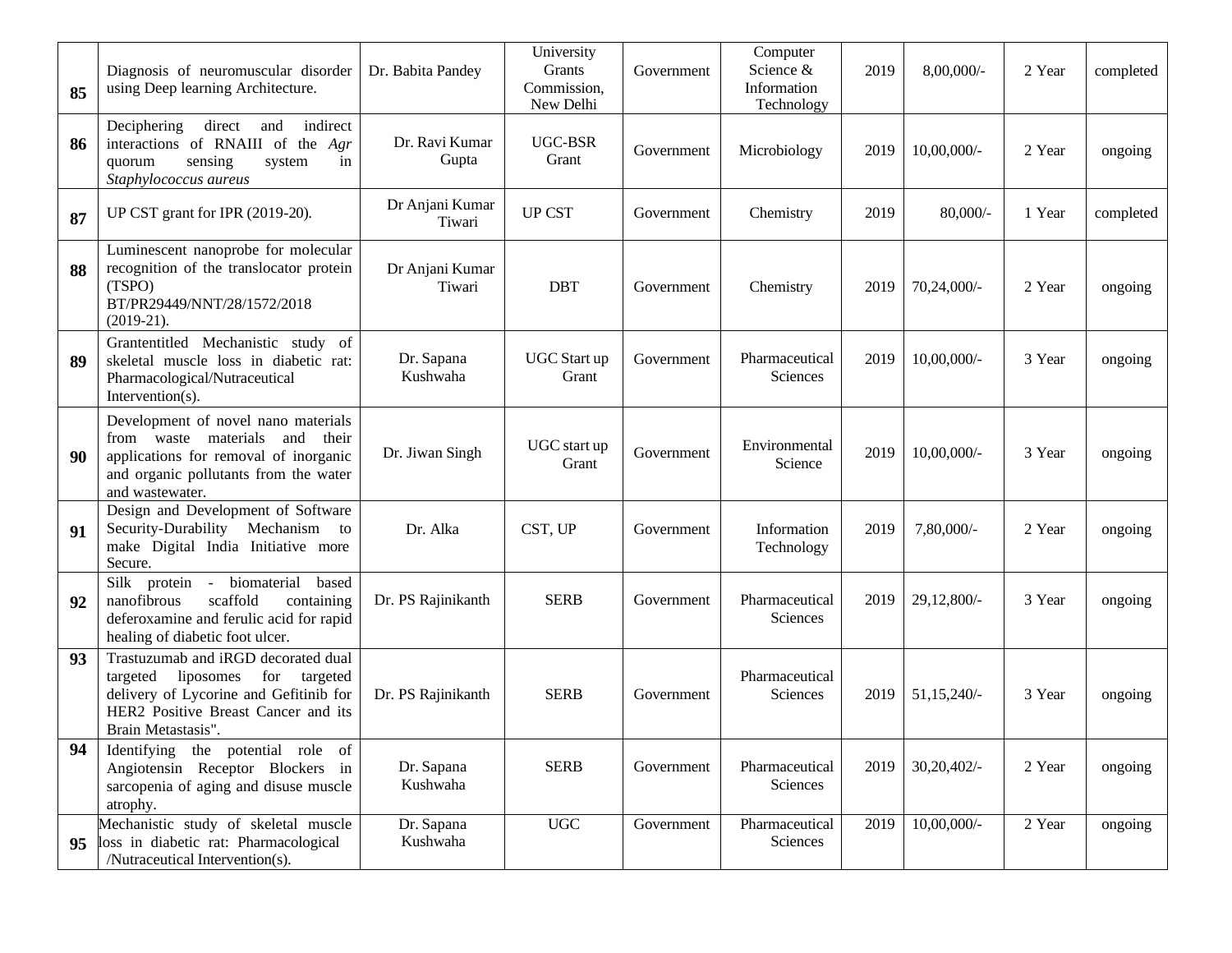| 96  | Identification<br>membrane<br>of<br>outer<br>proteins in Mycobacterium leprae and<br>subsequent selection and analysis of<br>epitopes to target immunogenic<br>candidate proteins.                 | Dr. Yusuf Akhter<br>(PI)                                           | <b>ICMR</b>                                 | Government | Biotechnology              | 2019           | 49,28,000/-     | 2 Year   | ongoing   |
|-----|----------------------------------------------------------------------------------------------------------------------------------------------------------------------------------------------------|--------------------------------------------------------------------|---------------------------------------------|------------|----------------------------|----------------|-----------------|----------|-----------|
| 97  | Diagnosis of neuromuscular diseases<br>using Deep Learning architecture.                                                                                                                           | Dr. Babita Pandey                                                  | UGC Start up<br>Grant                       | Government | Satellite<br>Campus        | 2019           | $10,00,000/$ -  | 2 Year   | ongoing   |
| 98  | Role of central pro-inflammatory<br>in modulating cardiac<br>cytokines<br>function and EEG-ECG interaction<br>dynamics in chronic stress date:                                                     | Dr. Vikas Mishra                                                   | <b>UGC</b>                                  | Government | Pharmaceutical<br>Sciences | 2019           | $10,00,000/$ -  | 2 Year   | completed |
| 99  | S&T<br>for<br>Improvement<br>of<br>Fund<br>Infrastructure in Universities and Higher<br><b>Educational Institutions (FIST) GRANT</b>                                                               | Prof. B. C. Yadav                                                  | Department of<br>Science $\&$<br>Technology | Government | Physics                    | 2020           | 80,00,000.00    | 5 Year   | ongoing   |
|     | Preparation and Properties of self<br>healing polymer based<br>monohybrid<br>100 materials<br>for<br>harvesting<br>energy<br>application                                                           | Prof. B. C. Yadav                                                  | Indo-Russian,<br><b>DST</b>                 | Government | Physics                    | 2020           | 15.448 Lakhs    | 2 Year   | ongoing   |
|     | study on evolution and fitness<br>A<br>of conventional<br>101 consequences<br>and<br>alternative reproductive strategies in the<br>Indian flying fox, Pteropus giganteus                           | Prof. V. Elangovan                                                 | SERB-DST,<br>India                          | Government | DoZ                        | 23/01/22       | 43,25,240/-     | 3 Year   | ongoing   |
| 102 | DST FIST (2020 -25).                                                                                                                                                                               | Department of<br>Chemistry                                         | <b>DST</b>                                  | Government | Chemistry                  | 2020           | 248.40<br>Lakhs | 5 Year   | ongoing   |
| 103 | Science Technology and Innovation<br>Hub in North India (Uttar Pradesh,<br>Uttarakhand and Himachal Pradesh)                                                                                       | Prof. Naveen<br>Kumar Arora-PI,<br>Prof. Venkatesh<br>Dutta- Co-PI | DST, New<br>Delhi                           | Government | Environmental<br>Science   | 2020           | 4,08,80,000/-   | 3 Year   | ongoing   |
| 104 | Development of 3-E defluoridation<br>assembly for sustainable removal of<br>fluoride from drinking water                                                                                           | Dr. Narendra<br>Kumar-PI,<br>Prof. D.P. Singh-<br>Co-PI            | SERB, DST,<br>New Delhi                     | Government | Environmental<br>Science   | 2020           | 33,60,000/-     | 3 Year   | ongoing   |
| 105 | Gap Identification on health of Tribal<br>Population.                                                                                                                                              | Dr. Ramesh Kumar<br>Chaturvedi                                     | <b>UPSCSTRTI</b>                            | Government | Rural<br>Management        | 24/03/<br>2021 | $10,00,000/$ -  | 08 Month | ongoing   |
| 106 | Fabrication<br>of<br>"Design<br>and<br>Biosensoors based on breath analysis<br>technique<br>using<br>nanostructured<br>metaloxide thin films for the detection<br>of diabetes and other diseases." | Prof. B.C. Yadav-PI<br>Dr. K.B. Thapa-<br>$Co-PI$                  | <b>UPCST</b>                                | Government | Physics                    | 2021           | 11,19,000/-     | 3 Year   | ongoing   |
| 107 | Novel biochar and rhizobacteria based<br>bioinoculant for sustainable production<br>of healthy food from stressed agro-<br>ecosystems                                                              | Prof. Naveen<br>Kumar Arora                                        | DST, New<br>Delhi                           | Government | Environmental<br>Science   | 2021           | 13,48,000/-     | 3 Year   | ongoing   |